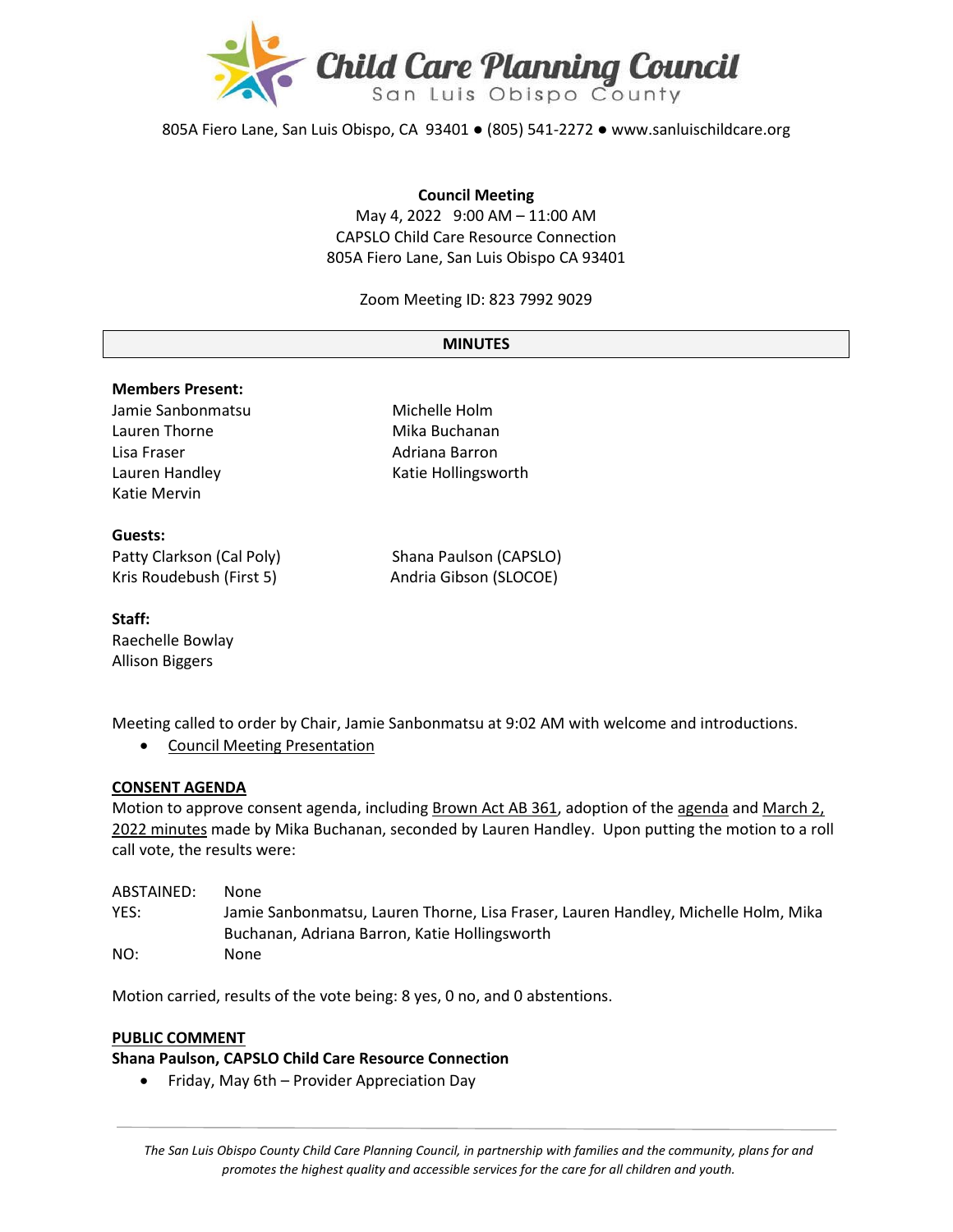- Received some funding for instructional materials to distribute to programs countywide. Will share more details as they roll out the distributions.
- Shared Services Alliance
	- $\circ$  First cohort started, it is a group of 8 Spanish speaking FCCs who are currently in the process of selecting an automated software to help them with their billing and business practices
	- $\circ$  Submitted agenda request for next Council meeting to give a more thorough update
- Family, Friend and Neighbor Program is going really well but are still recruiting people. Excited to extend the support and services of the program.

# **COUNCIL MEMBER ANNOUNCEMENTS & PROGRAM UPDATES**

# **Shannon Pimentel, San Luis Obispo County Office of Education**

- Self-Care Strategies & Wellness Toolbox for Educators: 2-Part Virtual Series
	- o Self-Care Strategies
		- May 10, 2022 6:00 7:30 PM
	- o Wellness Toolbox
		- May 17, 2022 6:00 7:30 PM
		- [Register](https://slocoe.k12oms.org/964-217272)

### **Jamie Sanbonmatsu, Valley View Children's Center**

• Teacher Appreciation all week long

## **Mika Buchanan, CAPSLO Child Care Resource Connection**

- Continue enrolling due to receiving a large sum of additional ARPA funding
- Attachment:
	- o [Child Care Enrollments](https://drive.google.com/file/d/1qC4BhUQb6jjNXSwbPswlM5imReS7BS8r/view?usp=sharing)

### **Adriana Barron, CAPSLO Head Start, Early Head Start and State Child Development**

- Preparing for federal review and program self-evaluation with state contracts
- Starting open enrollment for recruiting of children
- Coach Position Open for San Luis Obispo County

### **ADVOCACY UPDATE**

- [A Day Without Child Care](https://communitychangeaction.org/childcare-may9/)  Monday, May 9, 2022
	- $\circ$  On Monday, May 9th, child care providers, parents and families across the country are [hosting A Day Without Child Care: A National Day of Action. For generations, we have](https://action.momsrising.org/sign/Child_Care_rapid_response/?eType=EmailBlastContent&eId=e65253fe-f0aa-44e9-9eea-6f2f03e81f66)  [been fighting for equitable access to affordable child care and better pay and working](https://action.momsrising.org/sign/Child_Care_rapid_response/?eType=EmailBlastContent&eId=e65253fe-f0aa-44e9-9eea-6f2f03e81f66)  [conditions for providers but our needs are still not being met. That's why we're taking](https://action.momsrising.org/sign/Child_Care_rapid_response/?eType=EmailBlastContent&eId=e65253fe-f0aa-44e9-9eea-6f2f03e81f66)  [action for:](https://action.momsrising.org/sign/Child_Care_rapid_response/?eType=EmailBlastContent&eId=e65253fe-f0aa-44e9-9eea-6f2f03e81f66)
		- **EXEC** [Living wages for child care providers](https://action.momsrising.org/sign/Child_Care_rapid_response/?eType=EmailBlastContent&eId=e65253fe-f0aa-44e9-9eea-6f2f03e81f66)
		- [An equitable child care system built on racial justice](https://action.momsrising.org/sign/Child_Care_rapid_response/?eType=EmailBlastContent&eId=e65253fe-f0aa-44e9-9eea-6f2f03e81f66)
		- [Affordable child care for all families](https://action.momsrising.org/sign/Child_Care_rapid_response/?eType=EmailBlastContent&eId=e65253fe-f0aa-44e9-9eea-6f2f03e81f66)
- The Respect, Advancement, and Increasing Support for Educators (RAISE) Act of 2022
	- o Senator Booker and Representatives Schiff, Hayes, Larson, and Takano plan to introduce the Raise Act of 2022, on Tuesday, May 3 – in honor of Teacher Appreciation Week.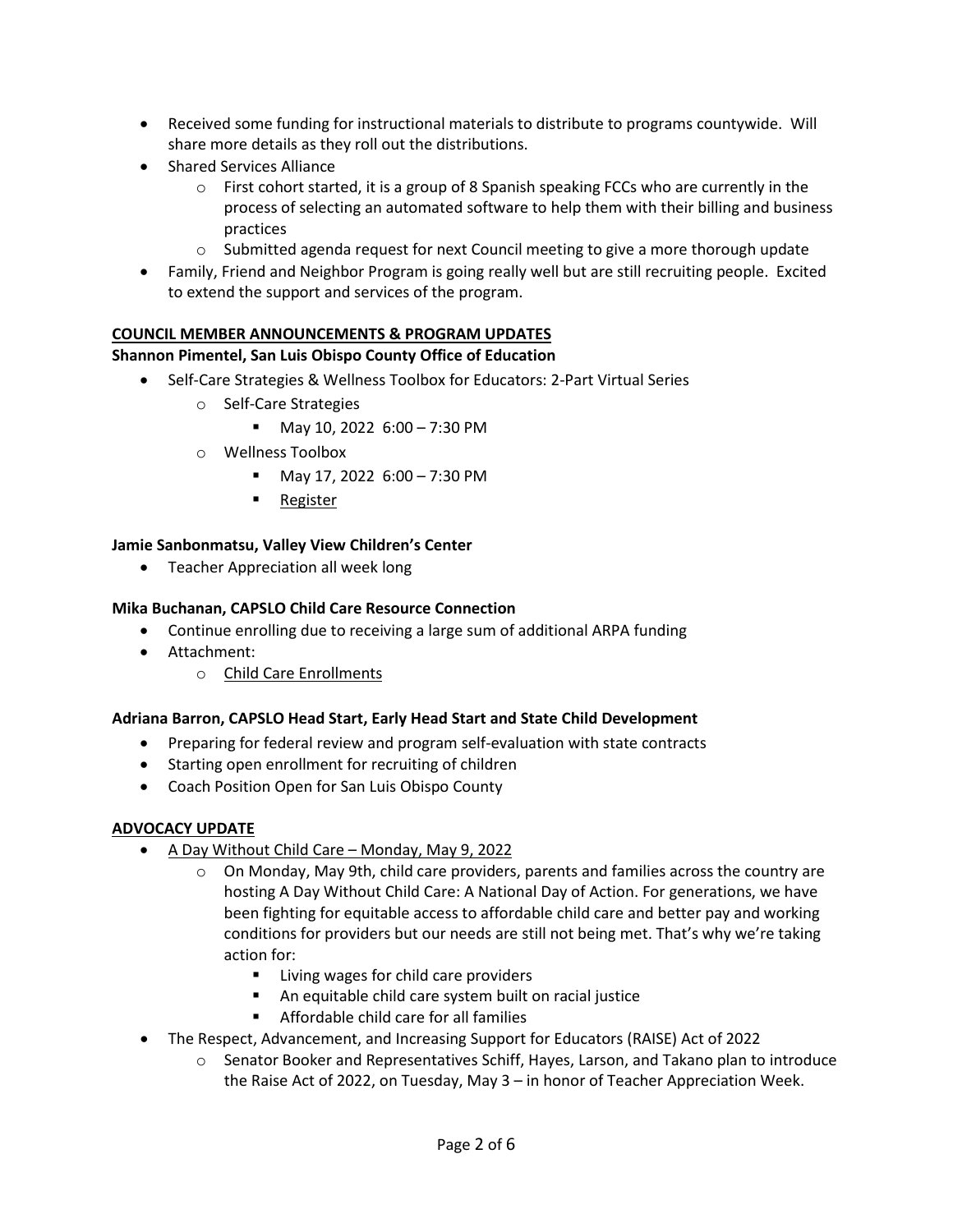- o The Respect, Advancement, and Increasing Support for Educators (RAISE) Act of 2022 would provide a refundable tax credit of up to \$15,000 to help boost salaries of early childhood, elementary, and secondary educators to reduce the teacher wage gap and ensure a high-quality education for all students.
- o Attachments:
	- [RAISE Act One Pager](https://drive.google.com/file/d/1CGhF7lHmxtE-NiAJVM3b1e1qALenlszV/view?usp=sharing)
	- **[RAISE ACT SBS](https://drive.google.com/file/d/1hlo5p9Peq1-tnbr7d062GTEp6tP24rdN/view?usp=sharing)**
	- [Raise Act of 2022](https://drive.google.com/file/d/1Bo8heM8Sc1RY16fK0LdeXofpcdX87zBk/view?usp=sharing)

## **FIRST 5 SLO COMMISSION UPDATE**

- Commission Meeting: March 23, 2022
	- o Next Meeting: Wednesday, March 23, 2022 3:00 5:30 PM
- May Hands-[On Hero: The Land Conservancy of San Luis Obispo County](https://drive.google.com/file/d/1CHjFs8T_9m6QNqjRfLhQ9o1iBDnjPr28/view?usp=sharing)
- [Free Day At The Garden!](https://www.slobg.org/calendar/2021/11/17/free-day-at-the-garden-7w2xk-zcxyw-ky6t2-jpkpt-2egp5)
	- o Saturday, May 14, 2022 9:00 AM 5:00 PM, San Luis Obispo Botanical Garden
	- o Join us at the SLOBG on Saturday, May 14, for our FREE admission day from 9am-5pm! Bring the whole family and make a day of nature & exploration! There will be fun participatory chalk drawing project on the back patio, and a pine-cone bird feeder project in the Children's Garden.

## **WE ARE THE CARE UPDATE**

- Task Force Meetings:
	- o Cross-Sector Collaboration Task Force Friday May 13th @ 10AM
	- o Public Awareness Task Force Friday May 20th @ 10AM
	- o Power to the Profession Task Force Monday May 9th @ 3:00PM
	- o Local Government Engagement TBD
	- o Leadership TBD

### **COORDINATOR UPDATE – Raechelle Bowlay**

- May Meetings:
	- o CCRC Finance
	- o CAPSLO Diversity, Equity & Inclusion Committee and Steering Committee
	- o Center-Based Teacher Networking
	- o School Age Child Care Networking
	- o We Are The Care
	- o Atascadero Chamber of Commerce
		- **•** Monthly Mixer
		- Board of Directors
			- Membership Committee
		- **Diversity Council & Women in Business**
	- o SLO County Commission on the Status of Women & Girls
	- o Home Visiting Community Advisory Board Meeting
- P-5 CAN Meeting
	- o Tuesday, May 10, 2022 12:30 2:00 PM
	- o Location: Joy Playground, Atascadero
- [Workforce + Childcare: Two Vital Components of a Thriving San Diego Region](https://childcare.workforce.org/?utm_source=canva&utm_medium=iframely)
- Tools to Help Your School-Aged Children Thrive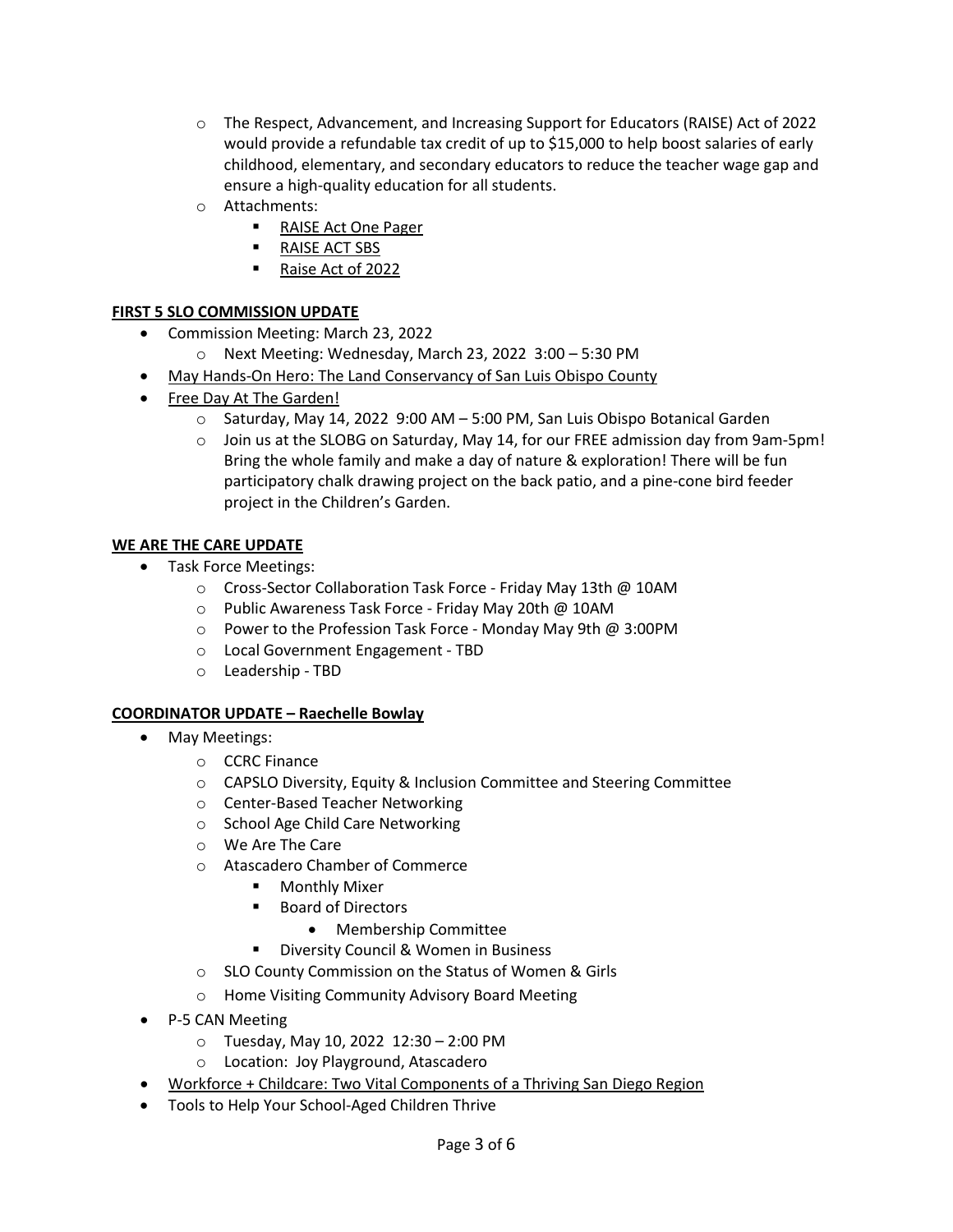- o [Register for the Spanish session.](http://events.r20.constantcontact.com/register/event?llr=bkpo6zqab&oeidk=a07eizxvxd15cd81a43)
	- **Tuesday May 31, 2022**
	- $-6:00 7:30 \text{ PM}$
- o [Register for the English session.](http://events.r20.constantcontact.com/register/event?llr=bkpo6zqab&oeidk=a07ej5923hd9a4c9ffa)
	- Wednesday June 1, 2022
	- $-6:00 7:30 \text{ PM}$
- [Parent Nation: Where Every Child Has A Chance To Thrive](https://parentnation.org/)
- Equity Lens: Anti-Bias Education Workshop Series
	- o Hosted in partnership with Regional Hub (SLO, Santa Barbara, Ventura Counties)
	- $\circ$  4/6, 4/20, 5/4, 5/18, 6/1 3:30 5:00 PM
	- o [Register](https://us02web.zoom.us/meeting/register/tZUlcuyurD8jE90Mjui1V7V-IVzkE1fKMEpZ)
	- o [Flyer](https://drive.google.com/file/d/1pQNPQA9z6wPkbOIBAItrEAyPx4pCNFba/view?usp=sharing)

# **SLO COUNTY ARPA PROPOSAL**

- SLO County Board of Supervisors is exploring setting aside dedicated funds towards child care. County partners are working together to define how this will be allocated, but initial outlines include:
	- o The San Luis Obispo Office of Education will serve as fiscal lead.
	- o The San Luis Obispo County Child Care Planning Council (the County's existing dedicated advisory body on child care need for children 0-12) will provide governance and program oversight, and will serve as program lead on quality improvement as part of its Quality Counts initiative.
	- o Proposed areas of indirect investment into the child care sector:
		- Child care sector program relief & stabilization
		- Program expansion and quality improvement
		- Reinvigoration of the child care workforce
	- $\circ$  Approved by County Board of Supervisors on March 15<sup>th</sup>. Currently we are in contracts development stage.

# **LPC PRIORITIES REPORT**

Executive Committee recommends keeping the 2021 Priority Assignments applied to the 2022 LPC Priorities Report. The Advancement Data Research matches closely to the 2021 Priority Assignments.

Motion to approve the LPC Priorities Report made by Mika Buchanan, seconded by Lauren Thorne. Upon putting the motion to a roll call vote, the results were:

| ABSTAINED: | None.                                                                              |
|------------|------------------------------------------------------------------------------------|
| YES:       | Jamie Sanbonmatsu, Lauren Thorne, Lisa Fraser, Lauren Handley, Michelle Holm, Mika |
|            | Buchanan, Adriana Barron, Katie Hollingsworth                                      |
| NO:        | <b>None</b>                                                                        |

Motion carried, results of the vote being: 8 yes, 0 no, and 0 abstentions.

# **QUALITY COUNTS UPDATE & GRANT RENEWALS**

2022 – 2023 QCC Workforce Pathways Grant

• Background: The Child Care Planning Council is the designated grantee for the county's QCC Workforce Pathways Grant. Executive Committee recommend approving the attached QCC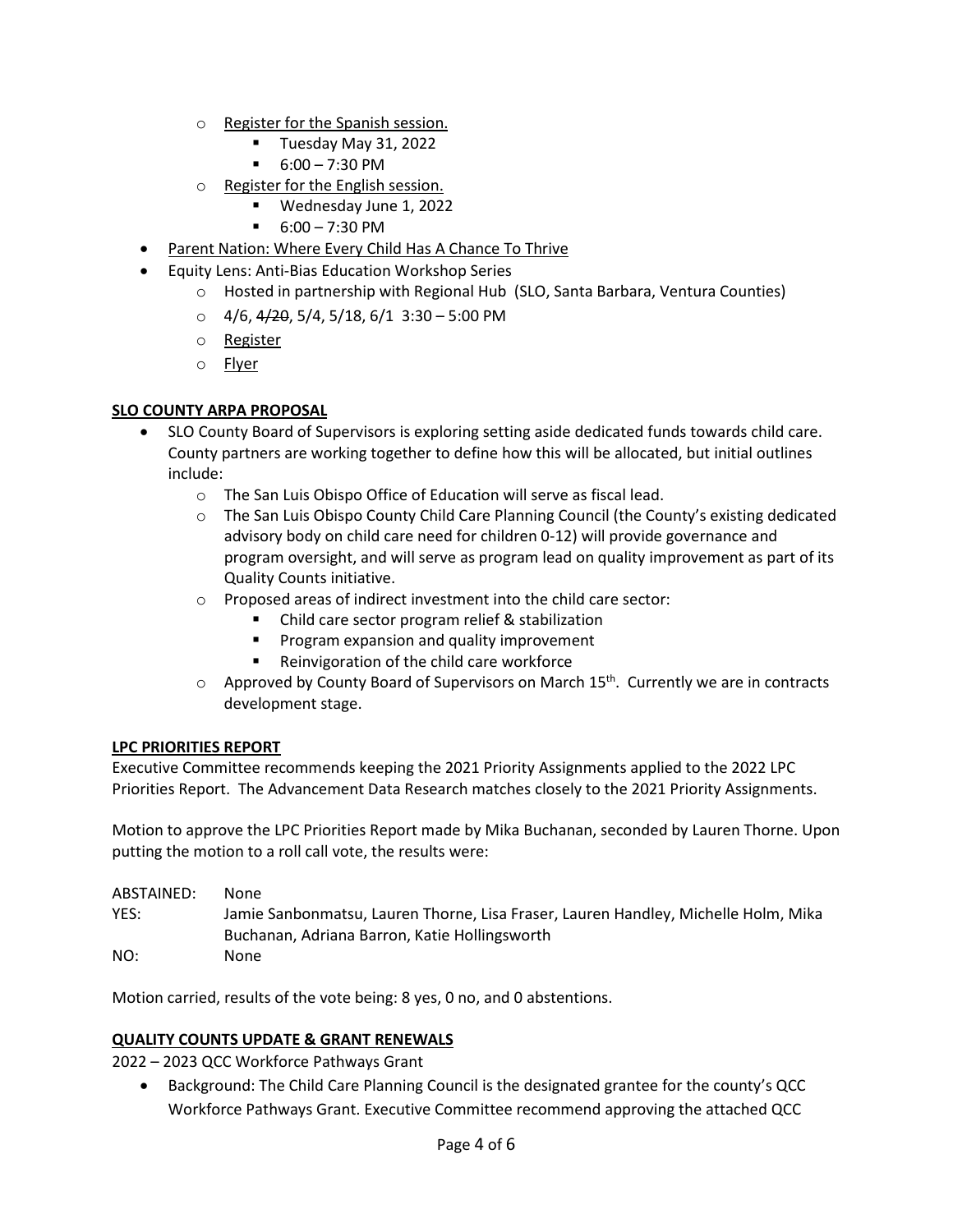Workforce Pathways Grant. The attached plan follows the same guidelines as the 2021-2022 plan. Staff are still in the process of implementing the changes approved last year and will have input after the current fiscal year. At that time, if Council would like to make any changes to the QCC Workforce Pathways Grant, a revision may be submitted to California Department of Education.

- Attachments:
	- o [QCC Workforce Pathways Grant 2022](https://drive.google.com/file/d/1RekW27JLs96HlrRnBYSPvQ4fQxSMBNHf/view?usp=sharing)-2023 Budget Narrative

Executive Committee recommends approving the attached 2022-2023 QCC Workforce Pathways Grant to be submitted to the California Department of Education. Motion to approve the 2022-2023 QCC Workforce Pathways Grant made by Jamie Sanbonmatsu, seconded by Adriana Barron. Upon putting the motion to a roll call vote, the results were:

ABSTAINED: None YES: Jamie Sanbonmatsu, Lauren Thorne, Lisa Fraser, Lauren Handley, Michelle Holm, Mika Buchanan, Adriana Barron, Katie Hollingsworth NO: None

Motion carried, results of the vote being: 8 yes, 0 no, and 0 abstentions.

- 2022 2023 CSPP QRIS Block Grant
- 2022 2023 QCC Block Grant
- SLO Quality Counts CAAEYC Workshop Presentations:
	- o Outdoor Classroom Environments: More Than Taking a Desk Outside *(Allison Biggers)*
	- o Civic Engagement In Early Childhood Education *(Raechelle Bowlay)*
	- o Rough and Tumble Play: Big Movements with the Body in Mind *(Maddy Chevalier)*

# **MONTH OF THE CHILD RECAP**

- On Saturday, April 2, 2022, the San Luis Obispo County Child Care Planning Council hosted the Annual Children's Day in the Plaza from 10:00 AM - 3:00 PM. The event took place at Mission Plaza in San Luis Obispo where many community organizations and companies provide learning opportunities and performances for children and their families. Save the Date: Saturday, April 2, 2022
- 46 Total Participating Organizations
	- o [Children's Day in the Plaza 2022 Slideshow](https://www.canva.com/design/DAE88HvOvfk/watch?utm_content=DAE88HvOvfk&utm_campaign=designshare&utm_medium=link&utm_source=publishsharelink)

# **COUNCIL FISCAL AGENCY TRANSITION PLAN**

[Fiscal Agent Proposal](http://www.sanluischildcare.org/fiscal-agent-proposal.html) – The proposal for Council vote, is to shift fiscal agency of SLO County Child Care Planning Council from CAPSLO to SLOCOE with the offer for SLOCOE to fund the Council Infrastructure from the general fund.

- MOU with SLOCOE has been signed
- Coordinator position in place with a July 1, 2022 start date
- BOS Agenda Item pending
- Disclosure of Possible Conflict of Interest SLOCOE Roles